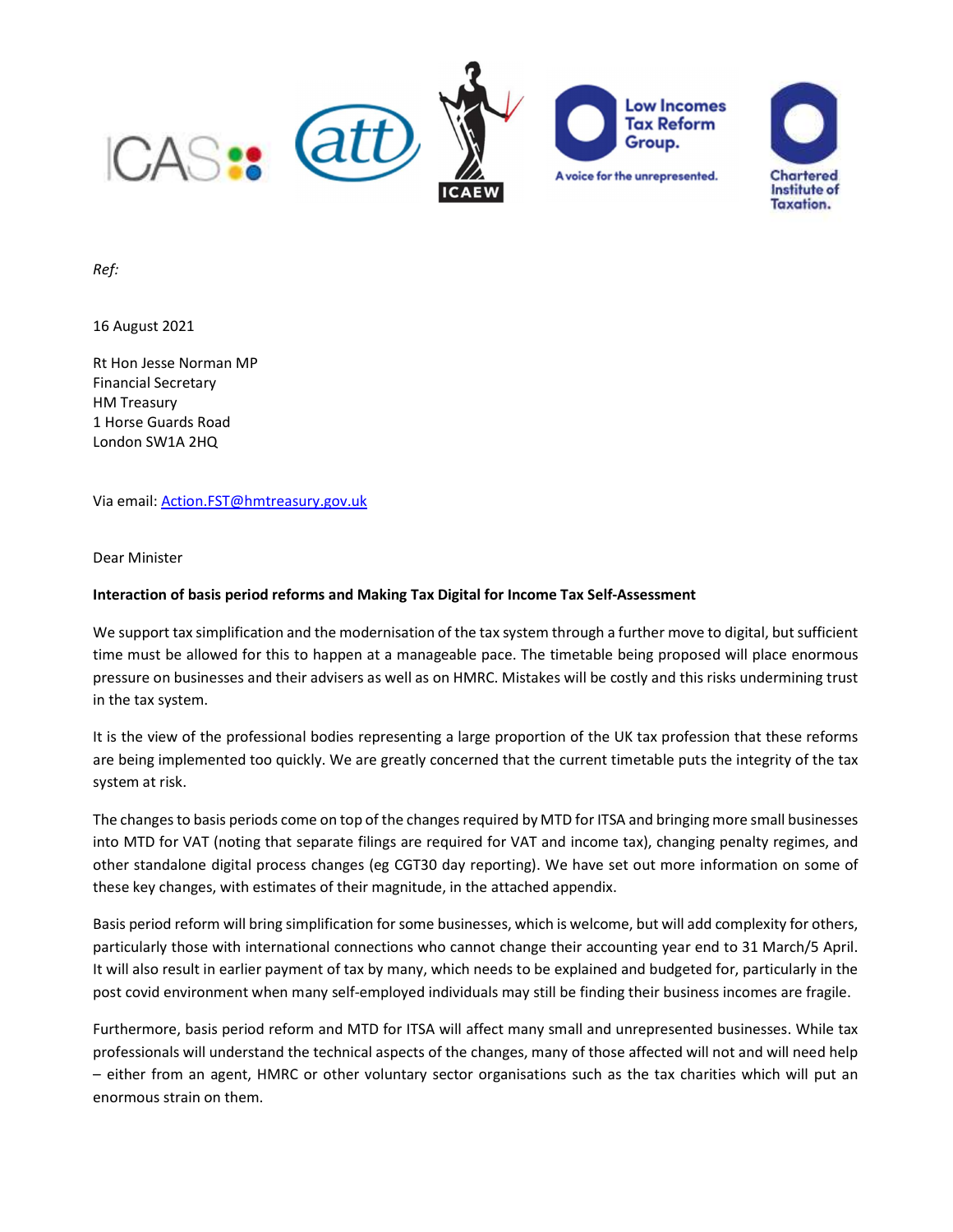Taken together, these are major changes to the tax system and require an extensive public education exercise to be undertaken similar to that which was undertaken when we moved to self-assessment in the 1990s.

Businesses in the UK have risen to the combined challenge of Brexit and the global pandemic and the tax profession continues to support them. At this time, we do not need the added complication of a multiplicity of fundamental changes to the tax rules in consecutive years.

We urge the Government to reconsider urgently the timetable for the basis period and MTD ITSA proposals.

We would be happy to meet with you to discuss our concerns further.

Yours sincerely

[by email]

### John Cullinane

Director of Public Policy, Chartered Institute of Taxation, and on behalf of the Low Incomes Tax Reform Group

#### Frank Haskew

Head of Tax, Institute of Chartered Accountants in England and Wales

#### Charlotte Barbour

Director of Taxation, ICAS

#### Jane Ashton

Chief Executive, Association of Taxation Technicians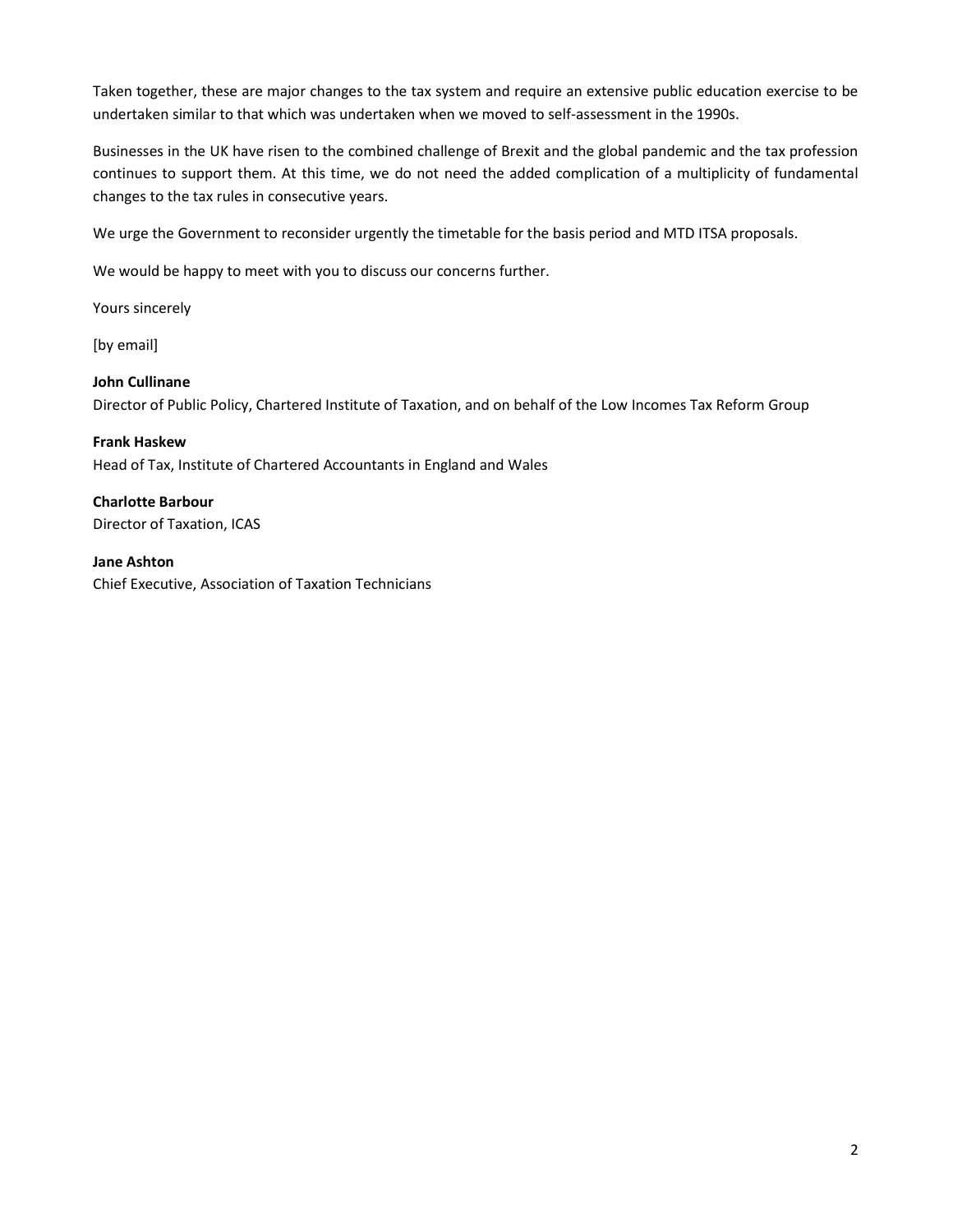## Schedule of key changes and their estimated impact

## April / October 2019

Around 1,300,000 businesses were in the scope of MTD for VAT from April or October 2019 and around 1,160,000 are currently signed up.

Per recent research<sup>1</sup>:

- 65% of businesses discussed the changes with an accountant / bookkeeper (extrapolating the research results = 754,000 businesses who took advice from an agent).
- 41% of self-employed (ie those within the scope of MTD for ITSA) increased their use of agents since the introduction of MTD. So, MTD is already taking up additional agent time.

HMRC call volumes increased, and waiting times doubled from March 2019 (05:21) to May 2019 (10:48)<sup>2</sup>.

# April 2022

Around 1,100,000 voluntarily VAT registered businesses are to be brought into the scope of MTD for VAT<sup>3</sup>. Around 350,000 businesses are signed up already, leaving around 750,000 businesses still to convert.

The remaining 140,000 businesses mandated from April / October 2019 who haven't yet signed up will also need to be converted.

Extrapolating the above findings, nearly 580,000 businesses may need to take advice from an agent prior to April 2022.

Also from April 2022, the new MTD for VAT penalty regime is being introduced, affecting an estimated 2.5 million businesses<sup>4</sup>.

2022/23 is also the transition period for the basis period reforms, affecting 7% of sole traders (approximately 230,000) and 33% of partnerships (circa 130,000)<sup>5</sup>, many of whom will need advice from their agent.

## April 2023

Up to 4,300,000 individuals and businesses are to be brought into the scope of MTD for ITSA, representing around 3,300,000 self-employed individuals, 400,000 ordinary partnerships, and 600,000 businesses with income from different sources<sup>6</sup>.

<sup>1</sup> https://www.gov.uk/government/publications/impact-of-making-tax-digital-for-

vat?utm\_medium=email&utm\_campaign=govuk-notifications&utm\_source=aa8776d6-4ac8-41c5-bde9-39a9fb65d75b&utm\_content=daily

<sup>2</sup> https://www.gov.uk/government/publications/hmrc-monthly-performance-report-may-2019

<sup>3</sup> https://www.gov.uk/government/publications/extension-of-making-tax-digital-for-vat/extension-of-making-tax-digitalfor-vat

<sup>4</sup> Interest harmonisation and penalties for late payment and late submission - GOV.UK (www.gov.uk)

<sup>5</sup> https://www.gov.uk/government/consultations/basis-period-reform/basis-period-reform-consultation

<sup>6</sup> https://www.gov.uk/government/publications/making-tax-digital-for-business/making-tax-digital-for-business